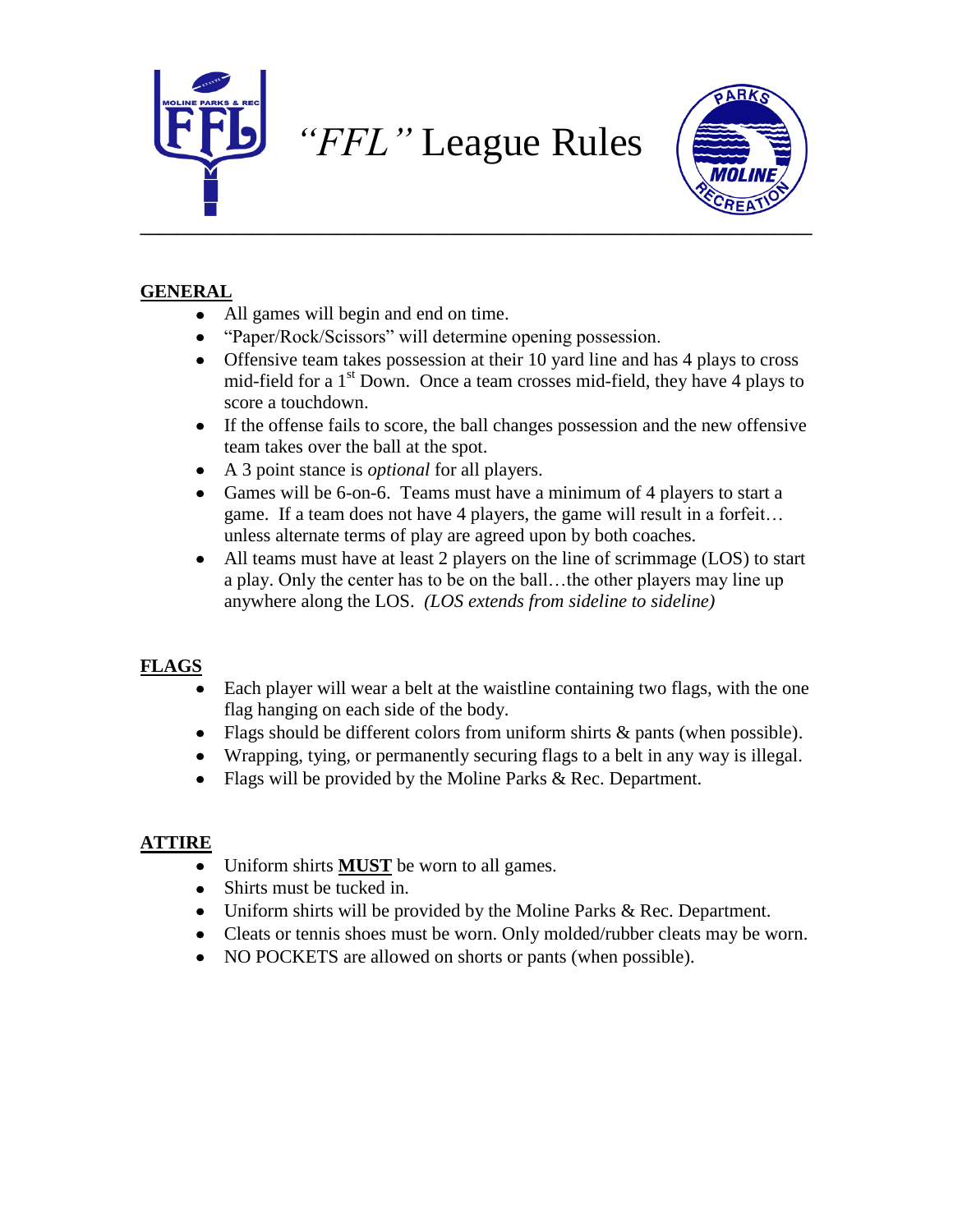## **TIMING**

- Games consist of two 20 minute halves with a running clock. Clock will only stop in the last minute of the second half.
- During the last minute of the  $2<sup>nd</sup>$  half, the clock will stop for the referee's time, team timeout, out of bounds, incomplete pass, touchdowns, or P.A.T.
- If the game is tied at the end of regulation, the game is counted as a tie. NO OVERTIME will be played during the regular season.
- Each time the ball is spotted, the offensive team has 30 seconds to snap the ball or a "Delay of Game" penalty will be called.
- Each team has one 60 second timeout per half.
- Officials may stop the clock at their discretion at any time.
- Halftime will be 4 minutes in length.

## **SCORING**

- Touchdown  $= 6$  pts.
- P.A.T.  $(3 \text{ yds}) = 1 \text{ pt.}$
- P.A.T.  $(5 \text{ yds}) = 2 \text{ pts.}$
- Interception return on P.A.T. try  $= 2$  pts.
- Safety  $= 2$  pts.
- In case of a forfeit, the official score will be  $21 0$ .

# **RUSHING THE QUARTERBACK**

- Only the *"Mike"* or *"Sam"* LB's are allowed to rush the QB.
- The **"Mike"** or **"Sam"** LB's must start each play inside the *"Box"*. The *"Box"*  $\bullet$ will be marked on each field by two yellow lines.
- There must be an audible *"5/7 Mississippi"* count on any rush. The LB may take 1 step forward with each *"Mississippi"* count.
- 5 *Mississippi* count for 3<sup>rd</sup>/4<sup>th</sup>; *7 Mississippi* count for 2<sup>nd</sup> & under
- If the QB leaves the *"***Box***",* the **Mike/Sam** may rush the QB. All *"Mississippi"* counts are off.
- If the QB is not rushed, they may run the ball after the *"5/7 Mississippi"* count has been reached or if they leave the **"Box"**.
- Rushers are not allowed any contact to the QB's arm on a pass play.

# **RUNNING**

- The player who takes a handoff or pitch behind the line of scrimmage is  $\bullet$ eligible to run the ball. This player may also throw the ball as long as they are behind the line of scrimmage.
- Once the ball has been pitched or handed off, all defensive players are allowed to rush.
- The ball is spotted where the ball is at the time of a flag pull, not where the players' feet are.
- NO FUMBLES. The ball is dead where it hits the ground.
- Ball carriers may not run out of bounds intentionally to avoid a flag pull,  $\bullet$ unless it is to prevent a collision with another player.
- $\bullet$ NO *QB SNEAKS* allowed. QB must start in the "shotgun" or take a 3 step "drop", then leave the **"Box"** before they can run the ball.
- NO *"Taking a Knee"* in order to run the clock and end a game. The runner must attempt to gain positive yards in order for the clock to run.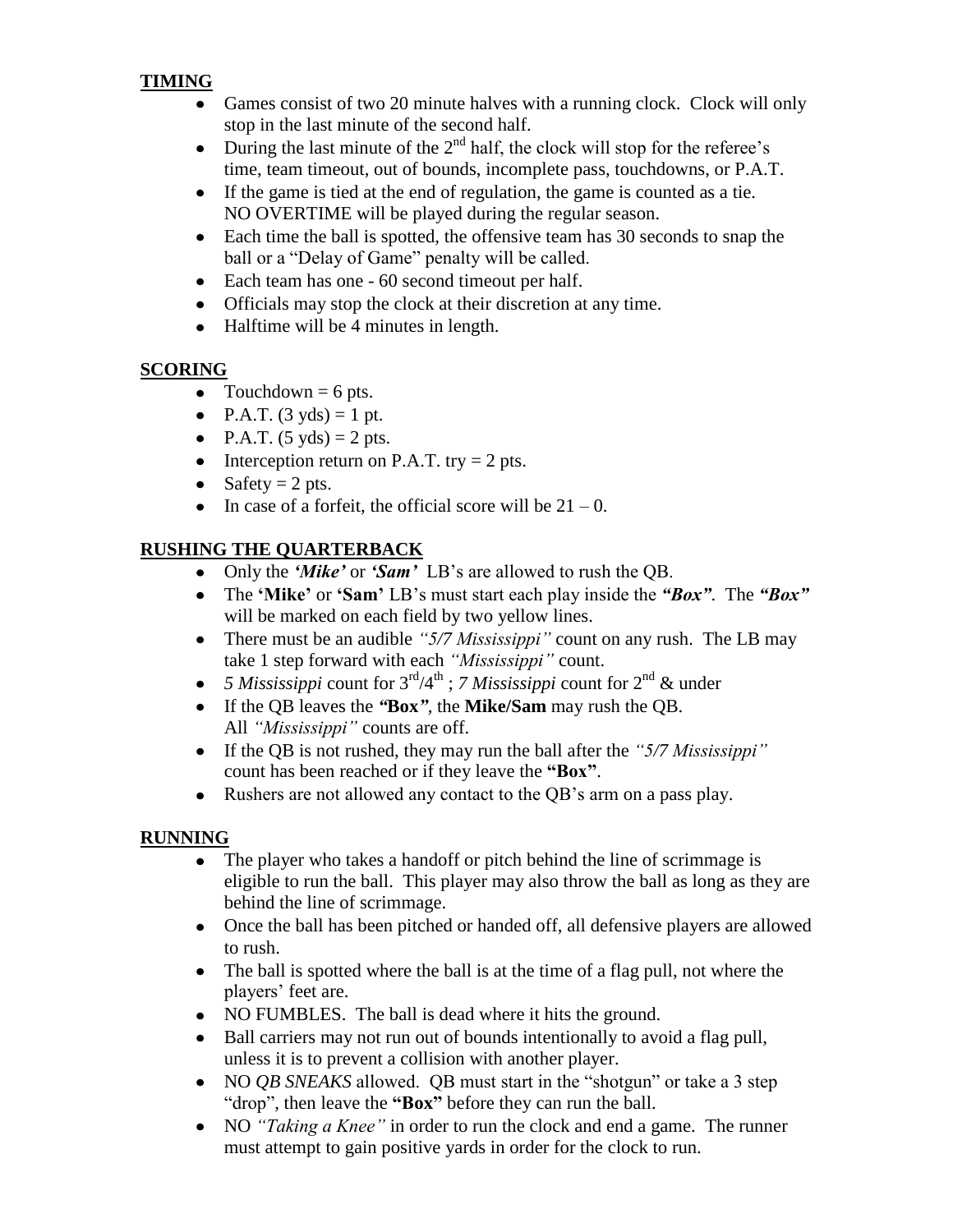#### **RECEIVING**

- All players are eligible to receive a pass (including the QB if the ball has been handed off or pitched behind the line of scrimmage).
- Only 1 player may be in motion at a time.

#### **PASSING**

- A pass is considered complete as long as the receiver has control of the ball and has one foot completely in bounds.
- Lateral passes/pitches are legal. However, if the pass is incomplete, the play will be treated like a fumble and the ball will be spotted where it hits the ground.
- Shovel passes are allowed. If the ball is dropped, it will be treated as an incomplete pass.
- Interceptions can be returned by the defensive team.
- A pass is a *"live"* ball until it hits the ground.

## **BLOCKING**

- Offensive players may not use their hands to block. (Think **'***pick'* in b-ball)
- Defensive players may not use their hands to fight off a block. The defensive  $\bullet$ player must go *around* a blocker…not through them.

#### **DEAD BALLS**

- A fumbled ball is dead where it hits the ground.
- Any time a part of the ball carrier touches the ground (other than his feet or hands) the ball is blown dead.
- When a flag is cleanly removed from the ball carrier, the ball is dead. The defensive player removing the flag should immediately hold the flag above their head to assist the official in spotting the play.
- $\bullet$ In the event of an inadvertent whistle by the officials, the offense has the choice of taking the ball at the spot where it was blown dead or replaying the down from the previous spot.
- If a player's flag falls off without being pulled, play is dead when the player is  $\bullet$ touched with one hand.

## **PUNTS**

- A punt must be declared on  $4<sup>th</sup>$  Down.
- All punts result in the ball being placed on the opposing teams 10 yard line.

#### **SUBSTITUTIONS**

- Substitutions must be made between downs.
- All new players must report to their respective huddles prior to a play.
- All players leaving the field must be off of the field before the ball is snapped.
- $\bullet$ An injured player must sit out a minimum of one play. Any player who is bleeding or has an open wound will be considered an injured player.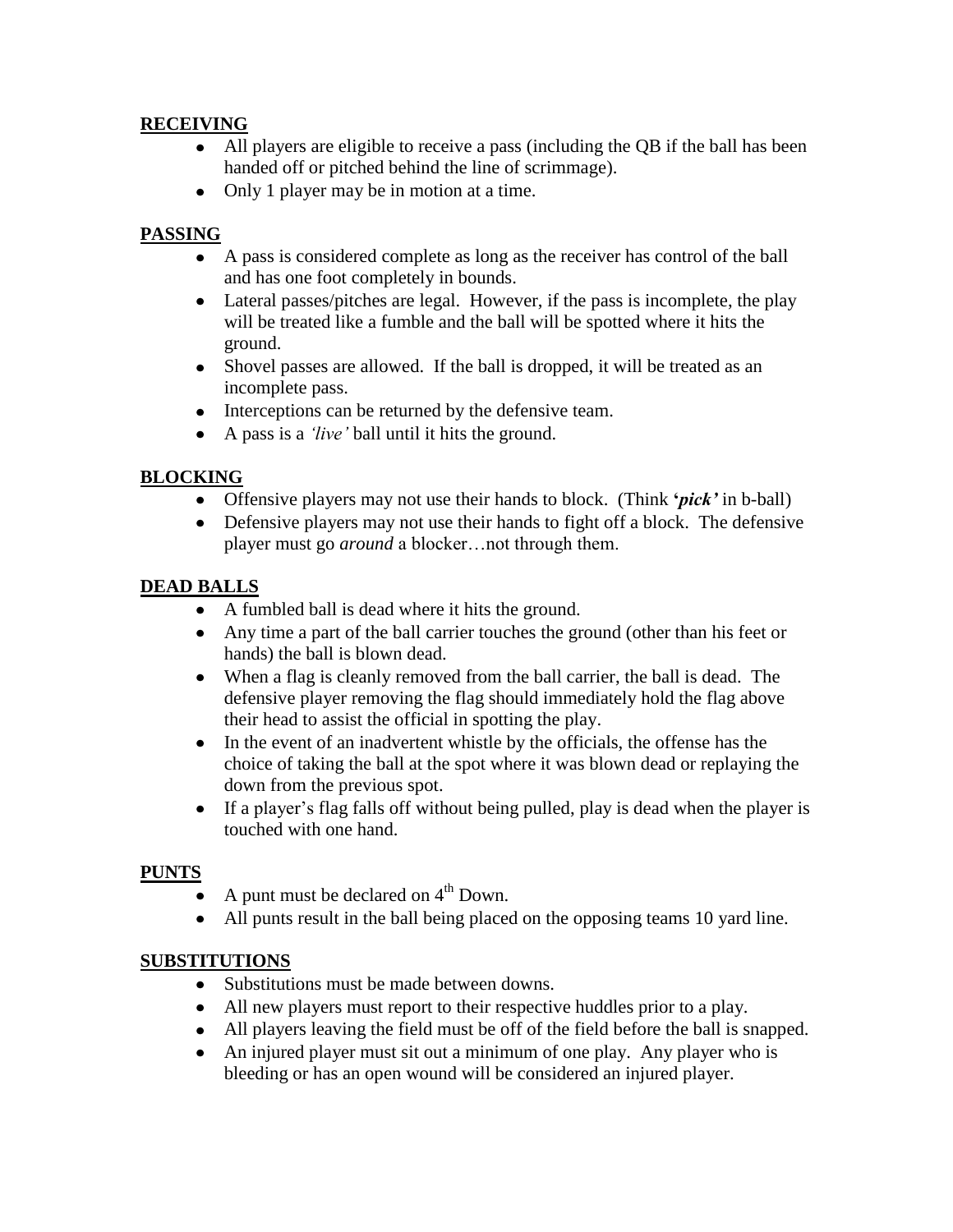#### **SPORTSMANSHIP/ROUGHING**

- If the referee witnesses any acts of tackling, elbowing, cheap shots, blocking, or any unsportsmanlike act, the game will be stopped. The player will be given one warning and any more such behavior will result in ejection from the game. The league director, upon recommendation from the referees, may assign a one game suspension.
- Officials have the right to determine offensive language. Trash talking that is offensive to the referee, the other players, or the spectators will not be tolerated. A warning will be given for one infraction; any more will result in ejection.
- *Fighting* of any kind will result in immediate ejection from the game and could also lead to removal from the league.
- These rules apply to all coaches, parents,  $\&$  spectators as well.

#### **ENDZONE CELEBRATIONS**

- Endzone celebrations are *ENCOURAGED!!* ☺
- Celebrations should be done with respect shown towards the other team.
	- o i.e. celebrate with your team to have *FUN*, not to mock, taunt, or embarrass other players/teams/coaches/fans.
- Celebrations must not cause damage to any equipment, facilities, players, coaches, fans, or officials.
- All celebrations are subject to unsportsmanlike penalties. (if necessary)